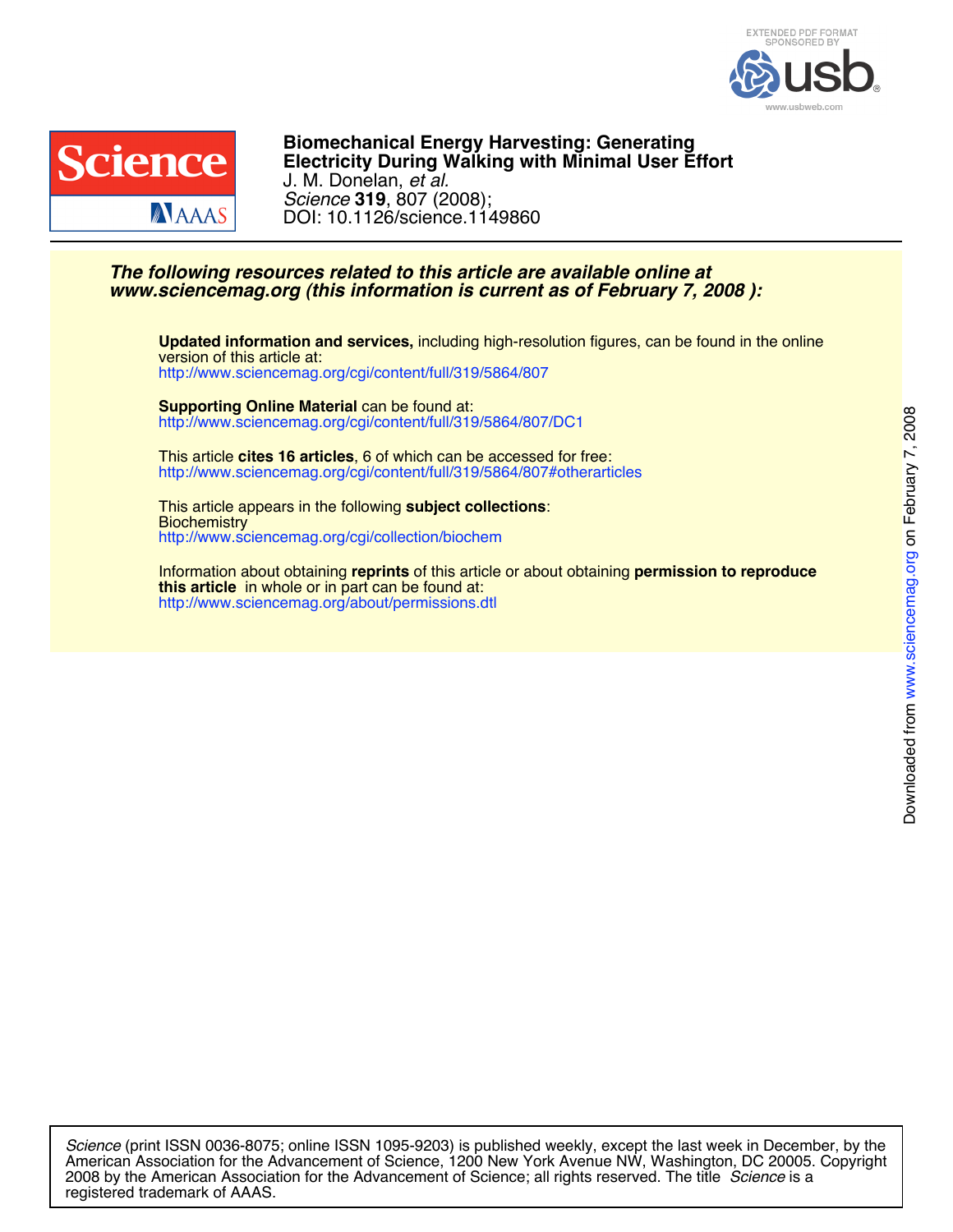study indicates that changes in resource traits influence food web diversity and complexity by interacting with foraging biology (indicated by size-dependent parasitism and sex allocation) of consumers across several trophic levels through a cascade of density- and trait-mediated effects (Fig. 2), with implications for food web stability and ecosystem functioning.

- References and Notes
- 1. M. D. Hunter, P. W. Price, Ecology 73, 724 (1992).
- 2. O. J. Schmitz, P. A. Hambäck, A. P. Beckerman, Am. Nat. 155, 141 (2000).
- 3. L. Oksanen, S. D. Fretwell, J. Arruda, P. Niemalä, Am. Nat. 118, 240 (1981).
- 4. J. M. Montoya, S. L. Pimm, R. V. Solé, Nature 442, 259  $(2006)$
- 5. A. R. Ives, S. R. Carpenter, Science 317, 58 (2007).
- 6. K. S. McCann, Nature 405, 228 (2000).
- 7. A. R. Ives, B. J. Cardinale, Nature 429, 174 (2004).
- 8. R. J. Williams, N. D. Martinez, Nature 404, 180 (2000).
- 9. F. J. F. Van Veen, R. J. Morris, H. C. J. Godfray, Annu. Rev. Entomol. 51, 187 (2006).
- 10. R. J. Morris, O. T. Lewis, H. C. J. Godfray, Nature 428, 310 (2004).
- 11. A. P. Beckerman, O. L. Petchey, P. H. Warren, Proc. Natl. Acad. Sci. U.S.A. 103, 13745 (2006).
- 12. M. Omacini, E. J. Chaneton, C. M. Ghersa, C. B. Muller, Nature 409, 78 (2001).
- 13. N. Underwood, M. D. Rausher, Ecology 81, 1565 (2000).
- 14. P. J. Ode, Annu. Rev. Entomol. 51, 163 (2006).
- 15. J. A. Harvey, N. M. Van Dam, R. Gols, J. Anim. Ecol. 72, 520 (2003).
- 16. C. Gómez-Campo, S. Prakash, in Developments in Plant Genetics and Breeding, C. Gomez-Campo, Ed. (Elsevier, Amsterdam, 1999), chap. 4.
- 17. H. C. J. Godfray, Parasitoids: Behavioral and Evolutionary Ecology (Princeton Univ. Press, Princeton, NJ, ed. 1, 1994), pp. 9–10.
- 18. C. B. Müller, I. C. T. Adriaanse, R. Belshaw, H. C. J. Godfray, J. Anim. Ecol. 68, 346 (1999).
- 19. D. J. Sullivan, W. Völkl, Annu. Rev. Entomol. 44, 291 (1999).
- 20. J. M. Tylianakis, T. Tscharntke, O. T. Lewis, Nature 445, 202 (2007).
- 21. F. Bersier, C. Banasek-Richter, M. F. Cattin, Ecology 83, 2394 (2002).
- 22. F. J. F. van Veen, C. B. Müller, J. K. Pell, H. C. J. Godfray, J. Anim. Ecol. 77, 191 (2008).
- 23. The farm of Wageningen University prepared the field layout. G. Bukovinszkine Kiss and V. Taravel helped in collecting data. J. A. Harvey provided feral Brassica seeds. Food webs were drawn with code by H. C. J. Godfray. M.D. and T.B. were funded by the Netherlands Organisation for Scientific Research–Earth and Life Sciences Council (NWO-ALW, VICI grant 865.03.002) and F.J.F.vV. by the Natural Environment Research Council, UK. Voucher specimens were deposited at the Laboratory of Entomology (Wageningen University, reference number Buko2005.001).

#### Supporting Online Material

www.sciencemag.org/cgi/content/full/319/5864/804/DC1 Materials and Methods SOM Text

Figs. S1 to S4

CO<sub>H</sub>

Table S1

25 July 2007; accepted 27 December 2007 10.1126/science.1148310

# Biomechanical Energy Harvesting: Generating Electricity During Walking with Minimal User Effort

]. M. Donelan, $^{1\star}$  Q. Li, $^{1}$  V. Naing, $^{1}$  J. A. Hoffer, $^{1}$  D. J. Weber, $^{2}$  A. D. Kuo $^{3}$ 

We have developed a biomechanical energy harvester that generates electricity during human walking with little extra effort. Unlike conventional human-powered generators that use positive muscle work, our technology assists muscles in performing negative work, analogous to regenerative braking in hybrid cars, where energy normally dissipated during braking drives a generator instead. The energy harvester mounts at the knee and selectively engages power generation at the end of the swing phase, thus assisting deceleration of the joint. Test subjects walking with one device on each leg produced an average of 5 watts of electricity, which is about 10 times that of shoe-mounted devices. The cost of harvesting—the additional metabolic power required to produce 1 watt of electricity—is less than one-eighth of that for conventional human power generation. Producing substantial electricity with little extra effort makes this method well-suited for charging powered prosthetic limbs and other portable medical devices.

I mans are a rich source of energy. An average-sized person stores as much energy in fat as a 1000-kg battery (1, 2). average-sized person stores as much People use muscle to convert this stored chemical energy into positive mechanical work with peak efficiencies of about 25% (3). This work can be performed at a high rate, with 100 W easily sustainable  $(1)$ . Many devices take advantage of human power capacity to produce electricity, including hand-crank generators as well as wind-up flashlights, radios, and mobile

phone chargers (4). A limitation of these conventional methods is that users must focus their attention on power generation at the expense of other activities, typically resulting in short bouts of generation. For electrical power generation over longer durations, it would be desirable to harvest energy from everyday activities such as walking.

It is a challenge, however, to produce substantial electricity from walking. Most energyharvesting research has focused on generating electricity from the compression of the shoe sole, with the best devices generating 0.8 W (4). A noteworthy departure is a spring-loaded backpack (5) that harnesses the vertical oscillations of a 38-kg load to generate as much as 7.4 W of electricity during fast walking. This device has a markedly low "cost of harvesting" (COH), a dimensionless quantity defined as the addi-

tional metabolic power in watts required to generate 1 W of electrical power

$$
COH = \frac{\Delta \text{ metabolic power}}{\Delta \text{ electrical power}} \tag{1}
$$

where  $\Delta$  refers to the difference between walking while harvesting energy and walking while carrying the device but without harvesting energy. The COH for conventional power generation is simply related to the efficiency with which (i) the device converts mechanical work to electricity and (ii) muscles convert chemical energy into positive work

for conventional = 
$$
\frac{\Delta
$$
 metabolic power  
generation =  $\frac{\Delta}{\Delta}$  electrical power

$$
= \frac{1}{\text{device eff} \times \text{muscle eff}} \tag{2}
$$

The backpack's device efficiency is about 31% (5), and muscle's peak efficiency is about 25% (3), yielding an expected COH of 12.9. But the backpack's actual COH of  $4.8 \pm 3.0$  (mean  $\pm$ SD) is less than 40% of the expected amount. Its economy appears to arise from reducing the energy expenditure of walking with loads (6, 7). No device has yet approached the power generation of the backpack without the need to carry a heavy load.

We propose that a key feature of how humans walk may provide another means of economical energy harvesting. Muscles cyclically perform positive and negative mechanical work within each stride (Fig. 1A) (8). Mechanical work is required to redirect the body's center of mass between steps  $(9, 10)$  and simply to move the legs back and forth  $(11, 12)$ . Even though the average mechanical work performed on the body over an entire stride is zero, walking exacts a metabolic cost because both

<sup>&</sup>lt;sup>1</sup>School of Kinesiology, Simon Fraser University (SFU), Burnaby, BC V5A 1S6, Canada. <sup>2</sup> Department of Physical Medicine and Rehabilitation, University of Pittsburgh, Pittsburgh, PA 15213, USA. <sup>3</sup>Departments of Mechanical Engineering and Biomedical Engineering, University of Michigan, Ann Arbor, MI 48109, USA.

<sup>\*</sup>To whom correspondence should be addressed. E-mail: mdonelan@sfu.ca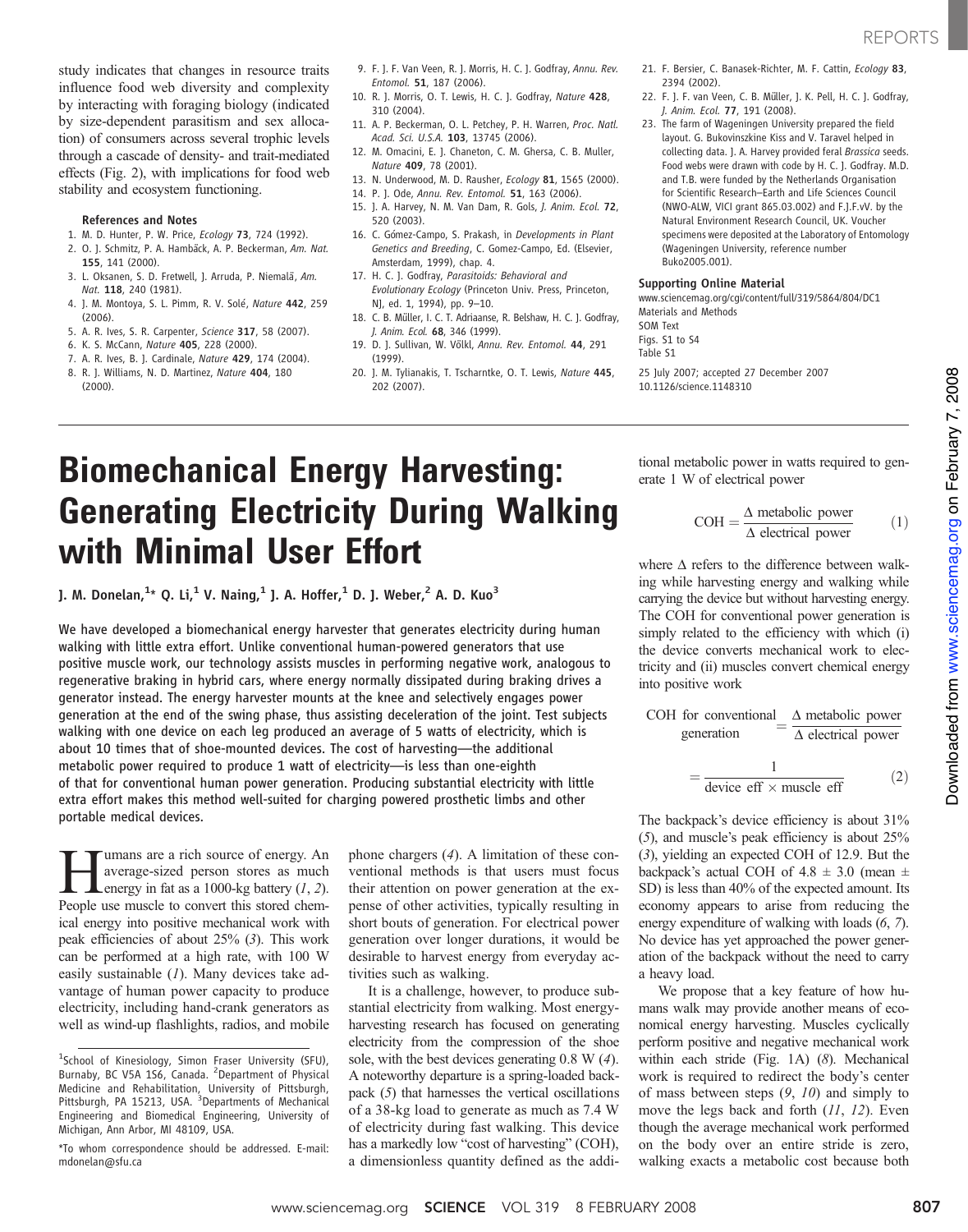### REPORTS

positive and negative muscle work require metabolic energy  $(3)$ . Coupling a generator to leg motion would generate electricity throughout each cycle, increasing the load on the muscles during acceleration but assisting them during deceleration (Fig. 1B). Although generating electricity during the acceleration phase would exact a substantial metabolic cost, doing so during the deceleration phase would not, resulting in a lower COH than for conventional generation. An even lower COH could be achieved by selectively engaging the generator only during deceleration (Fig. 1C), similar to how regenerative braking generates power while decelerating a hybrid car (13). Here, "generative braking" produces electricity without requiring additional positive muscle power  $(14)$ . If implemented effectively, metabolic cost could be about the same as that for normal walking, so energy would be harvested with no extra user effort  $(15)$ .

We developed a wearable, knee-mounted prototype energy harvester to test the generativebraking concept (Fig. 2). Although other joints might suffice, we focused on the knee because it performs mostly negative work during walking (16). The harvester comprises an orthopedic knee brace configured so that knee motion drives a gear train through a one-way clutch, transmitting only knee extension motion at speeds suitable for a dc brushless motor that serves as the generator  $(17)$ . For convenient testing, generated electrical power is then dissipated with a load resistor rather than being used to charge a battery. The device efficiency, defined as the ratio of the electrical power output to the mechanical power input, was empirically estimated to be no greater than 63%, yielding an estimated COH for conventional generation of 6.4 (Eq. 2). A potentiometer senses knee angle, which is fed back to a computer controlling a relay switch in series with the load resistor, allowing the electrical load to be selectively disconnected in real time. For generative braking, we programmed the harvester to engage only during the end of the swing phase (Fig. 3), producing electrical power while simultaneously assisting the knee flexor muscles in decelerating the knee. We compared this mode against a continuous-generation mode that harvests energy whenever the knee is extending (18). We could also manually disengage the clutch and completely decouple the gear train and generator from knee motion. This disengaged mode served as a control condition to estimate the metabolic cost of carrying the harvester mass, independent of the cost of generating electricity.

Energy-harvesting performance was tested on six male subjects who wore a device on each leg while walking on a treadmill at 1.5 m  $s^{-1}$ . We estimated metabolic cost using a standard respirometry system and measured the electrical power output of the generator (Fig. 3C). In the continuous-generation mode (Fig. 4A), subjects generated 7.0  $\pm$  0.7 W of electricity with an insignificant  $18 \pm 24$  W ( $P = 0.07$ ) increase in metabolic cost over that of the control condition (19). In the generative-braking mode (Fig. 4B), subjects generated  $4.8 \pm 0.8$  W of electricity with an insignificant  $5 \pm 21$  W increase in metabolic cost as compared with that of the control condition ( $P = 0.6$ ). For context, this electricity is sufficient to power 10 typical cell phones simultaneously (5). The results dem-



Fig. 2. Biomechanical energy harvester. (A) The device has an aluminum chassis (green) and generator (blue) mounted on a customized orthopedic knee brace (red), totaling 1.6-kg mass, with one worn on each leg. (B) The chassis contains a gear train that converts low velocity and high torque at the knee into high velocity and low torque for the generator, with a one-way roller clutch that allows for selective engagement of the gear train during knee extension only and no engagement during knee flexion. (C) The schematic diagram shows how a computer-controlled feedback system determines when to generate power using knee-angle feedback, measured with a potentiometer mounted on the input shaft. Generated power is dissipated in resistors.  $R_{\alpha}$ , generator internal resistance;  $R_{\rm L}$ , output load resistance;  $E(t)$ , generated voltage.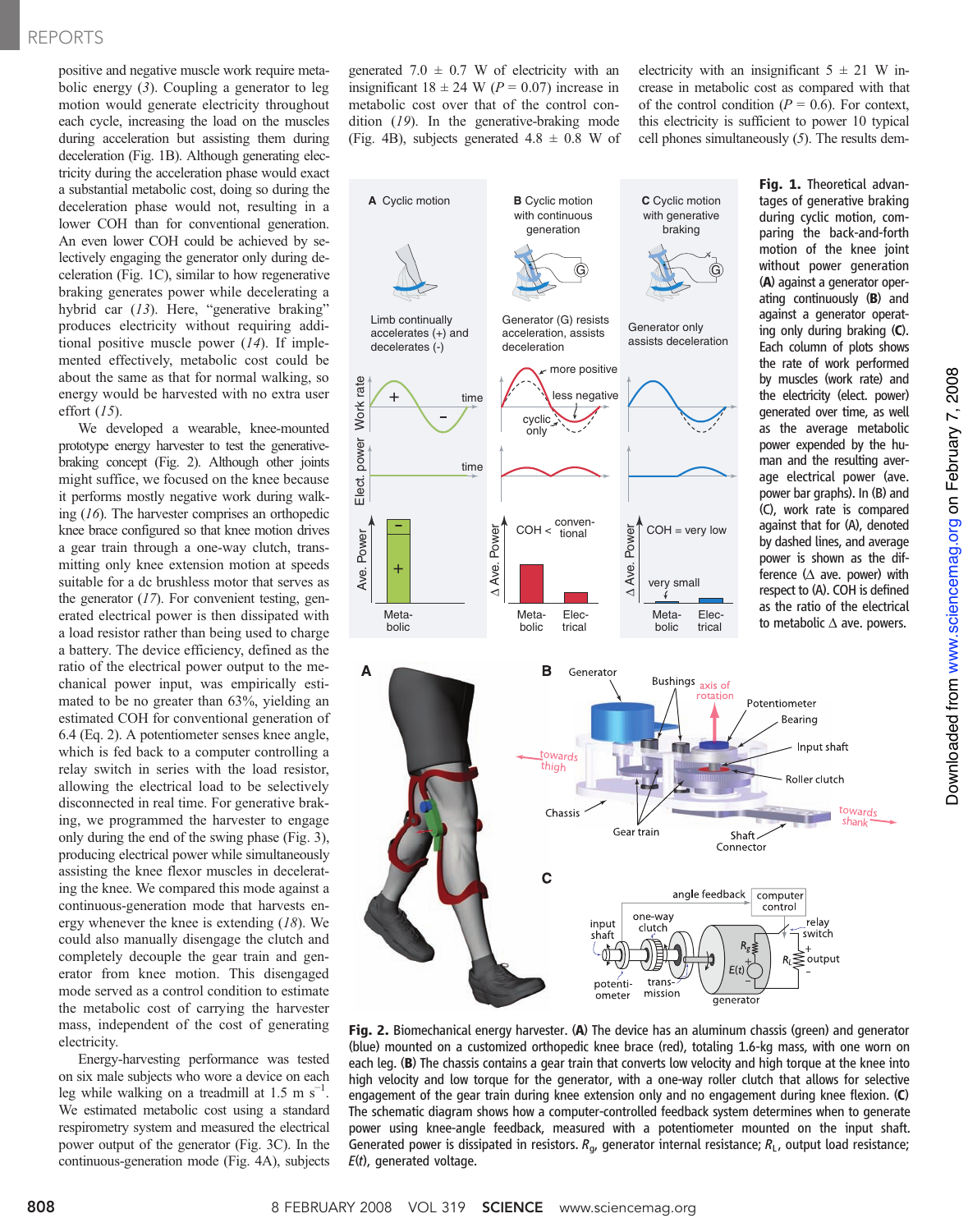onstrate that substantial electricity could be generated with minimal increase in user effort.

The corresponding COH values highlight the advantage of generative braking (Fig. 4). Average COH in generative braking was only  $0.7 \pm$ 4.4; less than 1 W of metabolic power was required to generate 1 W of electricity. This is significantly less than the COH of 6.4 expected for conventional generation ( $P = 0.01$ ). The COH in continuous generation,  $2.3 \pm 3.0$ , was also significantly lower than that for conventional generation  $(P = 0.01)$ , indicating that the former mode also generated some of its electricity from the deceleration of the knee. The difference between the two modes,  $2.2 \pm 0.7$  W of electricity, came at a difference in metabolic cost of  $13 \pm 12$  W  $(P = 0.05)$ . A COH taken from the average ratio of these differences yields  $5.7 \pm 6.2$ , which is nearly the same as that expected of conventional generation ( $P = 0.4$ ). This indicates that continuous generation of power at the knee during walking produces electricity partially by conventional generation with a high COH and partially by generative braking with a very low COH. But generative braking, with less than one-eighth

Fig. 3. Timing of power generation during walking. Time within a stride cycle, beginning with the swing phase, is shown at the bottom. The shaded bars indicate when the knee is extending and the energy harvester's clutch is engaged. (A) The pattern of knee mechanical power during normal walking illustrates that the knee typically generates a large amount of negative power at the end of the swing phase (16). (B) Mechanical power performed on the harvester over time, shown for continuous generation (red line) and generative braking (blue line). (C)



type for convenient experimentation, leading to a control condition about 20% more metabolically costly than normal walking: The disengagedclutch mode required an average metabolic power of 366  $\pm$  63 W as compared with 307  $\pm$  64 W for walking without wearing the devices. The increase in cost is due mainly to the additional mass and its location, because the lower a given mass is placed, the more expensive it is to carry (20, 21). Although the current increase in metabolic cost is unacceptably high for most practical implementations, revisions to improve the fit, weight, and efficiency of the device can not only reduce the cost but also increase the generated electricity. A generator designed specifically for this application could have lower internal losses and require a smaller, lighter gear train. Commercially available gear trains can have much lower friction and higher efficiency, in more compact and lightweight forms. Relocating the device components higher would de-

Generated electrical power over time, also for both types of generation.

Fig. 4. Average metabolic cost and generated electricity for continuous generation (A) and generative braking (B), with change in metabolic cost  $(\Delta$  average power) shown relative to the control condition. (C) COH (see Fig. 1) for continuous generation and generative braking as compared against that for conventional generation (dashed line). In both modes, a fraction of the harvested energy is generated from the deceleration of the knee rather than directly from muscle action. Error bars in (A) to (C) indicate SD. Asterisks



indicate significant differences with conventional generation (\*) and between continuous generation and generative braking  $(**)$  ( $P < 0.05$  for all comparisons).

the COH of conventional generation, benefits almost entirely from the deceleration of the knee. This preliminary demonstration could be improved substantially. We constructed the protocrease the metabolic cost of carrying that mass. A more refined device would also benefit from a more form-fitting knee brace made out of a more lightweight material such as carbon fiber.

> Several potential applications are especially suited for generative braking. These include lighting and communications needs for the quarter of the world's population who currently live without electricity supply (22). Innovative prosthetic knees and ankles use motors to assist walking, but battery technology limits their power and working time (23–25). Energy harvesters worn on human joints may prove useful for powering the robotic artificial joints. In implantable devices, such as neurostimulators and drug pumps, battery power limits device sophistication, and battery replacement requires surgery (26). A future energy harvester might be implanted alongside such a device, perhaps in parallel with a muscle, and use generative braking to provide substantial power indefinitely. Generative braking might then find practical applications in forms very different from that demonstrated here.

#### References and Notes

- 1. G. A. Brooks, T. D. Fahey, K. M. Baldwin, Exercise Physiology: Human Bioenergetics and Its Applications (McGraw-Hill, Boston, ed. 4, 2005).
- 2. T. Starner, IBM Syst. J. 35, 618 (1996).
- 3. R. Margaria, Int. Z. Angew. Physiol. 25, 339 (1968). 4. J. A. Paradiso, T. Starner, IEEE Pervasive Comput. 4, 18
- (2005).
- 5. L. C. Rome, L. Flynn, E. M. Goldman, T. D. Yoo, Science 309, 1725 (2005).
- 6. A. D. Kuo, Science 309, 1686 (2005).
- 7. L. C. Rome, L. Flynn, T. D. Yoo, Nature 444, 1023 (2006).
- 8. H. Elftman, Am. J. Physiol. 125, 339 (1939).
- 9. A. D. Kuo, J. M. Donelan, A. Ruina, Exerc. Sport Sci. Rev. 33, 88 (2005).
- 10. R. Margaria, Biomechanics and Energetics of Muscular Exercise (Clarendon, Oxford, 1976).
- 11. J. Doke, J. M. Donelan, A. D. Kuo, J. Exp. Biol. 208, 439 (2005).
- 12. R. L. Marsh, D. J. Ellerby, J. A. Carr, H. T. Henry, C. I. Buchanan, Science 303, 80 (2004).
- 13. N. Demirdoven, J. Deutch, Science 305, 974 (2004).
- 14. We have chosen terminology that distinguishes generative braking from regenerative braking because the electricity produced in regenerative braking is reused to power the motion of the hybrid automobile. In generative braking, the electricity is not reused to power walking.
- 15. Knee-joint power has contributions from forces generated by muscle fibers, tendons, connective tissue, and other passive soft tissues. The actual change in metabolic cost with generative braking depends on the relative contribution of muscle fibers to decelerating the knee joint. If muscle fibers are generating the negative power, a reduction in metabolic cost is expected. This is also true if muscle fibers are active but isometric. If the deceleration is due entirely to passive forces from elastic and plastic deformations of soft tissues, no change in metabolic cost is expected. What actually occurs at the knee during the end of the swing phase is unclear, precluding a quantitative prediction of the change in metabolic cost.
- 16. D. A. Winter, Biomechanics and Motor Control of Human Movement (Wiley, New York, ed. 2, 1990).
- 17. Additional methodological details, results, and videos are available as supporting material on Science Online.
- 18. The one-way clutch prevents the device from generating electricity from flexion. Nevertheless, we refer to this mode as continuous generation because, unlike the generative-braking mode, electricity is continually generated from extension regardless of whether the motion is accelerating or decelerating.